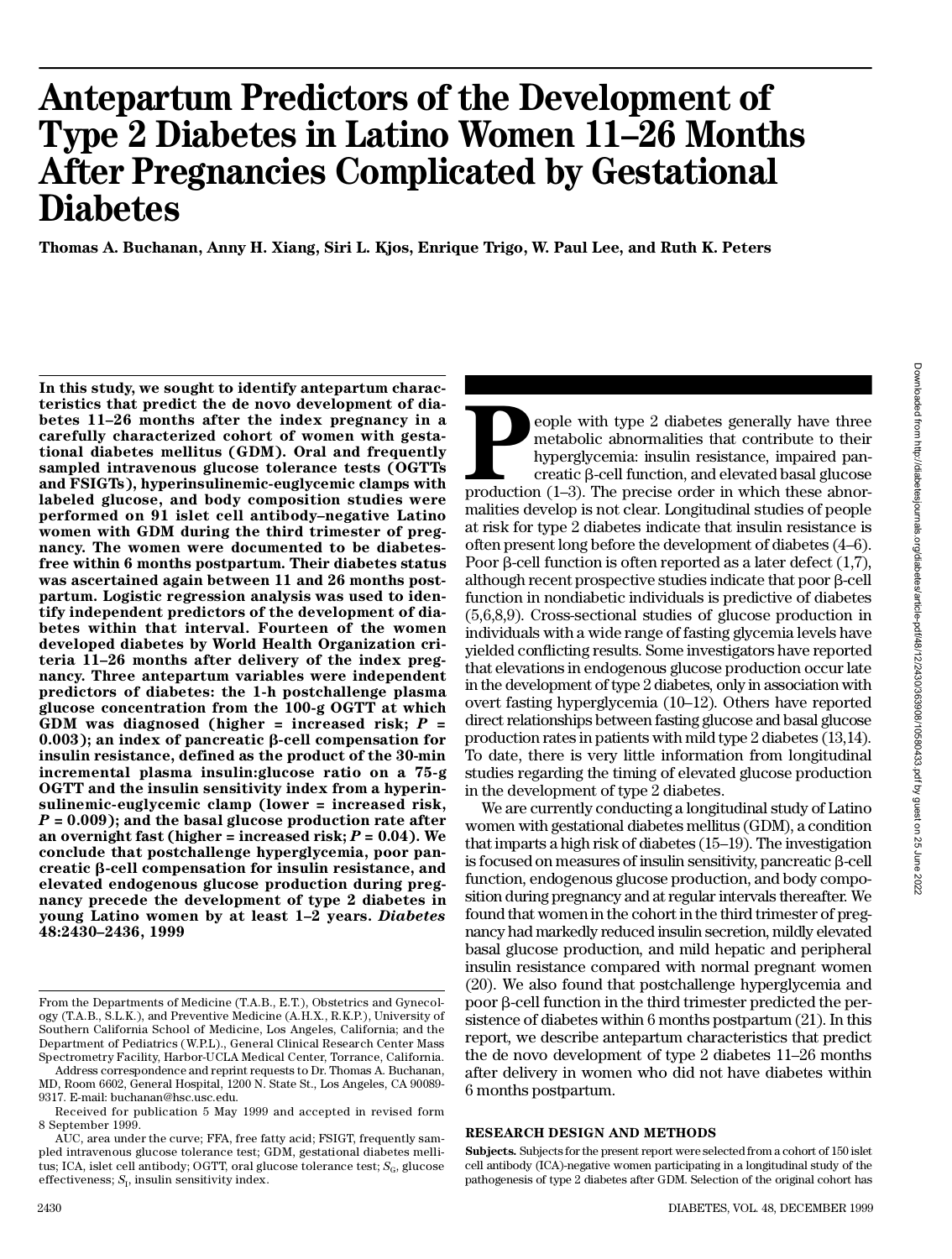been described in detail (20,21). Briefly, all Latino women referred to Los Angeles County Women's Hospital for management of GDM between August 1993 and March 1995 were asked to participate if they met all of the following criteria: *1*) gestational age between 28 and 34 weeks, *2*) no current or prior insulin therapy, 3) all fasting serum glucose concentrations <7.2 mmol/l since diagnosis of GDM, *4*) otherwise uncomplicated singleton pregnancy, and *5*) both parents and at least three of four grandparents from Mexico, Guatemala, or El Salvador. All women participated in detailed metabolic testing (below) during the third trimester and were asked to return for glucose tolerance testing within 6 months, then at 15-month intervals after the index pregnancy. Twelve of 122 women who returned within 6 months had persistent diabetes (21) and were excluded from this analysis. Diabetes status of an additional 19 women could not be ascertained between 11 and 26 months postpartum. Data are presented from the 91 women who did not have diabetes within 6 months postpartum (47 had impaired glucose tolerance, 44 had normal tolerance) and whose diabetes status was ascertained between 11 and 26 months (median 15.4 months) after delivery. All subjects gave written, informed consent for participation in the study, which was approved by the Institutional Review Board of the University of Southern California.

**Testing protocol.** After at least 3 days on a diet that provided 150 g of carbohydrate per day, pregnant women came to the General Clinical Research Center after an 8- to 12-h overnight fast on 3 separate days at least 48 h apart.

On one of the three study days, an oral glucose tolerance test ("study OGTT" to distinguish it from the 100-g OGTT used to diagnose GDM) was performed starting between 0700 and 1000. After measurement of height, weight, and triceps and subscapular skinfold thicknesses, patients drank 10 g of  $D_2O$  followed 5 min later by 75 g D-glucose. Blood was obtained from an antecubital venous catheter before and 15, 30, 60, 90, 120, and 180 min after the glucose ingestion and placed on ice, and plasma was separated within 20 min and stored at –70°C.

On a second day, a glucose clamp was performed starting between 0600 and 0630. A primed (0.0312 mmol/kg body weight), continuous ( $2.5 \times 10^{-4}$  mmol ·  $\min^{-1}\cdot\text{kg}^{-1}$ ) infusion of [6,6- $^2\text{H}_{2}$ ]D-glucose (tracer) was administered through an antecubital vein for 360 min, using a protocol developed specifically for measurement of glucose turnover in women with GDM (22). A nonprimed infusion of crystalline human insulin (50 mU · min<sup>-1</sup> · m<sup>-2</sup> body surface area) was administered during the final 180 min of the tracer infusion. Dextrose containing dideutero-glucose (0.021 mol/l) to minimize changes in plasma tracer enrichment (23) was given at a rate sufficient to maintain arterialized venous plasma glucose at ~4.9 mmol/l during the insulin infusion. Blood for measurement of tracer, hormone, and metabolite concentrations was drawn into ice-cold tubes at –90, –50, –30, and – 1 0 min (basal period) and 160 and 180 min (steady-state period) relative to the start of the insulin infusion. Plasma was separated within 20 min and stored at –70°C.

On a third day, a frequently sampled intravenous glucose tolerance test (FSIGT) was performed starting between 0700 and 1000. Dextrose (300 mg/kg) was injected over 1 min, followed 20 min later by a 5-min infusion of crystalline human insulin (0.03 U/kg). Arterialized venous blood was drawn into iced tubes before (*n* = 2) and for 240 min after (*n* = 32) the dextrose injection. Plasma was separated within 20 min and stored at –70°C.

During follow-up, nonpregnant women had a 75-g OGTT after an overnight fast and 3 days on a regular diet. Results were interpreted according to World Health Organization criteria (24).

**Laboratory analysis.** Glucose was measured by glucose oxidase (Glucose Analyzer II; Beckman, Brea, CA). Insulin was measured by a radioimmunoassay (Novo Pharmaceuticals, Danbury, CT) that measured insulin and proinsulin. C-peptide and glucagon were measured by radioimmunoassay (Linco Research, St. Charles, MO). [6,6- $^{2}H_{2}$ ]Glucose (25) and  $D_{2}O$  plasma enrichment were determined by isotope ratio mass spectrometry. Plasma ICAs were measured in the laboratory of Dr. Jerry Palmer (University of Washington, Seattle, WA) using indirect immunofluorescence with an assay detection limit of 1 JDF unit.

**Data analysis.** Lean body mass in pregnant women was calculated as total body water/0.76 (26), using the apparent volume of dilution of D<sub>2</sub>O as total body water. Percent body fat was calculated as  $[(total weight - lean weight)/(total weight)] \times 100$ .

Areas under OGTT glucose and insulin curves (AUCs) were calculated by the trapezoid method. Glucose turnover rates during euglycemic clamps were calculated by the Steele equation for non–steady-state conditions, as modified by Finegood et al. (23). FSIGT results were analyzed using the minimal model (MINMOD) program provided by Dr. Richard Bergman (27). The acute insulin response to intravenous glucose was calculated as the incremental area under the insulin curve during the first 10 min of FSIGTs.

Potential predictors of diabetes were compared between groups with and without diabetes by nonpaired  $t$  tests or  $\chi^2$  analysis. Multivariate logistic regression analysis was performed in three steps to identify independent predictors of diabetes. In model 1, forward stepwise regression was used to select independent predictors with adjusted *P* values <0.10. All of the variables listed in Tables 1 and 2 were used, plus, from the 75-g study OGTT, the fasting glucose and insulin concentrations, the incremental glucose and insulin AUCs, and the incremental plasma insulin:glucose ratios for the first 60 min. In model 2, plasma glucose con-

centrations from individual time points of the diagnostic and study OGTTs and insulin concentrations from the study OGTT were added one at a time to model 1 . If any addition caused a significant change in the model, combinations of these variables were examined, and the model with the highest overall  $\chi^2$  that included variables with  $P < 0.10$  was selected. Then all previously rejected variables were reevaluated to see if they changed the model significantly. Finally, in model 3, because  $\beta$ -cell function normally varies reciprocally with insulin resistance (28–30), we evaluated four measures of  $\beta$ -cell compensation for insulin resistance by adding them one at a time to model 2: the product of the FSIGT acute insulin response and either the minimal model insulin sensitivity index  $(S_{\rm I})$  or the clamp insulin sensitivity index, and the product of the OGTT 30-min insulin:glucose ratio and either minimal model  $S<sub>I</sub>$  or the clamp sensitivity index. All previously rejected variables were then re-examined to determine whether they changed the model.

Statistical analyses were performed using SAS (SAS Institute, Cary, NC) and Epilog Plus (Epicenter Software, Pasadena, CA). Variables that were not normally distributed were log-transformed before analysis. Arithmetic means  $(\pm$  SD in text and  $\pm$  SE in the figure) are reported for all variables in units of their original scales. All *P* values are two-sided.

#### **R E S U LT S**

Fourteen women who did not have diabetes within 6 months postpartum developed diabetes 11–26 months postpartum. These 14 women were similar to the 77 nondiabetic women  $\frac{3}{7}$ with regard to many clinical variables (Table 1). Clinical variables that were significantly different between groups were  $\frac{8}{9}$ the plasma glucose concentration from the 50-g glucose screening test for GDM, the incremental glucose area on the  $\frac{3}{5}$ diagnostic OGTT, and weight gained from the initial postpartum visit to the final follow-up visit. When individual glucose values from the diagnostic OGTT were considered, only the 1-h value was higher in the group that developed dia $betes (P = 0.0001).$ 

Plasma glucose concentrations from the study OGTT (Fig. 1) were higher at all time points in the women who devel- $\frac{3}{5}$ oped diabetes, although differences were statistically significant  $\frac{8}{3}$ only at 120 and 180 min. Despite their higher glucose concen- $\frac{5}{8}$ trations, women who developed diabetes had lower plasma insulin concentrations during the first 90 min after the antepartum glucose ingestion; values were significantly lower at 30, 60, and 90 min. Incremental plasma insulin: glucose ratios were  $\frac{8}{8}$ reduced at 15 min ( $P = 0.02$ ), 30 min (Fig. 1), and 60 min ( $P = \frac{5}{62}$ 0.006) in the women who developed diabetes. Downloaded from http://diabetesjournals.org/diabetes/article-pdf/48/12/2430/363908/10580433.pdf by guest on 25 June 2022

On the day of antepartum glucose clamps (Table 2), basal  $\frac{3}{5}$ plasma glucose concentrations were significantly higher in the  $\frac{2}{3}$ women who developed diabetes. Basal plasma immunoreactive insulin, C-peptide, glucagon, and free fatty acid (FFA) concentrations did not differ significantly between  $\frac{2}{3}$ groups. Basal glucose production was higher in the prediabetic group, although the difference was of borderline statistical significance  $(P = 0.06)$ . Basal glucose clearance rates were nearly identical in the two groups. There was a direct relationship between basal plasma glucose levels and basal glucose production rates in the cohort overall  $(r = 0.46, P =$ 0.0001). Insulin infusions raised plasma insulin concentrations by similar amounts  $(468 \pm 60 \text{ vs. } 456 \pm 108 \text{ pmol/l}, P = 0.61)$ and to similar levels (Table 2) in women who did and did not develop diabetes, respectively. Steady-state glucose production and clearance rates and plasma FFA concentrations did not differ significantly between groups. Likewise, changes from basal to steady state in glucose production  $(-0.347 \pm 0.347)$ 0.086 vs.  $-0.330 \pm 0.066$  mmol  $\cdot$  min<sup>-1</sup>  $\cdot$  m<sup>-2</sup>,  $P = 0.40$ ) and clearance  $(58 \pm 27 \text{ vs. } 66 \pm 281 \cdot \text{min}^{-1} \cdot \text{m}^{-2}, P = 0.32)$  did not differ significantly between groups. Suppression of plasma FFAs  $(-214 \pm 88 \text{ vs. } -277 \pm 113 \text{ µmol/l})$  tended to be less in the women who developed diabetes (*P* = 0.06).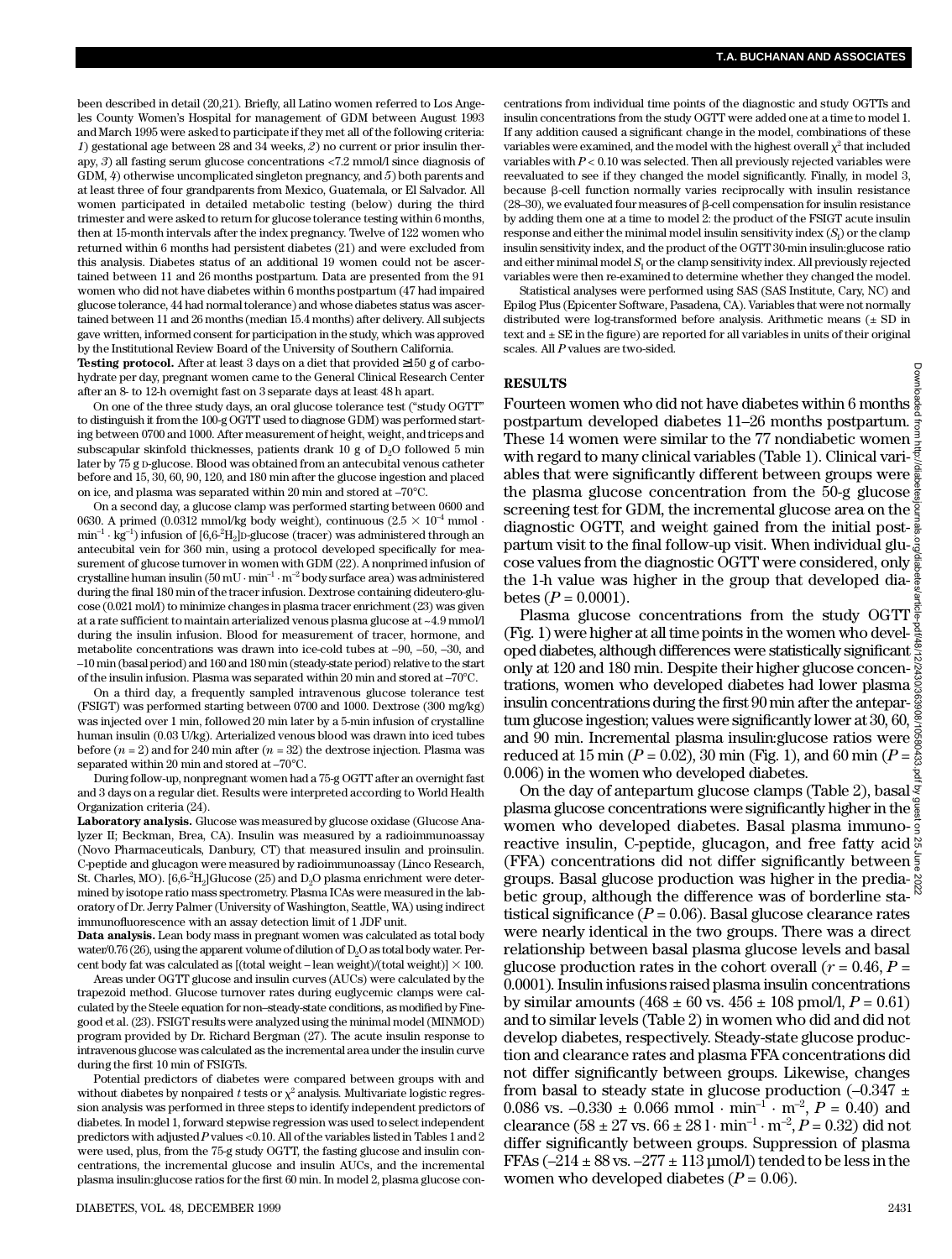### TABLE 1

Comparison of clinical characteristics between women who did and women who did not develop type 2 diabetes 11–26 months after pregnancies complicated by GDM

|                                                                                      | Diabetes 11–26 months postpartum |                 |         |
|--------------------------------------------------------------------------------------|----------------------------------|-----------------|---------|
|                                                                                      | Yes                              | No.             | P value |
| $\boldsymbol{n}$                                                                     | 14                               | 77              |         |
| Prepregnancy                                                                         |                                  |                 |         |
| BMI (kg/m <sup>2</sup> )                                                             | $29.9 \pm 6.4$                   | $29.4 \pm 4.5$  | 0.76    |
| Antepartum                                                                           |                                  |                 |         |
| Plasma glucose $(1-h)$ at screening $(mmol/l)^*$                                     | $10.3 \pm 2.9$                   | $8.9 \pm 1.6$   | 0.01    |
| Gestational age at diagnosis of GDM (weeks)                                          | $25.6 \pm 7.4$                   | $25.9 \pm 6.9$  | 0.87    |
| Fasting plasma glucose, diagnostic OGTT (mmol/l)†                                    | $6.1 \pm 0.6$                    | $5.9 \pm 0.4$   | 0.17    |
| Incremental glucose area, diagnostic OGTT $(min \cdot mol^{-1} \cdot l^{-1})\dagger$ | $0.74 \pm 0.20$                  | $0.62 \pm 0.16$ | 0.02    |
| Age at study entry (years) $\ddagger$                                                | $29.6 \pm 5.6$                   | $30.3 \pm 5.5$  | 0.63    |
| Gestational age at study entry (weeks)‡                                              | $33.2 \pm 2.4$                   | $32.6 \pm 2.6$  | 0.45    |
| Weight gain from prepregnancy (kg)‡                                                  | $9.5 \pm 3.7$                    | $7.8 \pm 4.5$   | 0.21    |
| Systolic blood pressure $(mmHg)$ :                                                   | $107 \pm 10$                     | $107 \pm 10$    | 0.92    |
| Diastolic blood pressure (mmHg):                                                     | $63 \pm 7$                       | $63 \pm 7$      | 0.89    |
| Body fat $(\%)$ :                                                                    | $32.7 \pm 7.9$                   | $34.6 \pm 6.7$  | 0.36    |
| Subscapular: triceps skinfold thickness ratio:                                       | $1.36 \pm 0.38$                  | $1.34 \pm 0.26$ | 0.78    |
| At final follow-up visit§                                                            |                                  |                 |         |
| BMI $(kg/m^2)$                                                                       | $31.9 \pm 4.7$                   | $31.3 \pm 4.9$  | 0.69    |
| Weight change from initial postpartum weight (kg)                                    | $4.3 \pm 3.0$                    | $2.0 \pm 5.1$   | 0.04    |
| Breast-feeding (%)                                                                   | 25.0                             | 15.4            | 0.41    |

Data are means ± SD.  $P$  values were determined by nonpaired  $t$  test or  $\chi^2$  analysis. \*A 50-g glucose challenge was used to screen for GDM during the index pregnancy. †A 100-g OGTT was used to diagnose GDM. ‡Values at the time of initial 75-g study OGTT performed in the Clinical Research Center. §Values at the time of final OGTT when diabetes status was determined. Calculated as follows: (weight at last follow-up visit) – (weight at initial postpartum visit when diabetes was excluded).

Antepartum FSIGTs (Table 2) revealed a lower acute insulin response to glucose in the women who developed diabetes. Minimal model measures of  $S<sub>I</sub>$  and glucose effectiveness  $(S_{\text{G}})$  were similar in the two groups. Each of the four measures of  $\beta$ -cell compensation for insulin resistance (products of insulin release during OGTT or FSIGT and insulin sensitivity measured by clamp or FSIGT) was lower in women who developed diabetes than in women who did not (Table 3).

Initial stepwise regression analysis performed by using all variables in Tables 1 and 2 yielded five independent predictors of diabetes (model 1, Table 4) that reflected an association of diabetes at 11–26 months with antepartum glucose intolerance, poor  $\beta$ -cell function, basal glucose overproduction, and clamp insulin resistance. When individual glucose and insulin values from the OGTTs were used (model 2, Table 4), the 1-h glucose value from the diagnostic OGTT replaced the glucose AUC and the FSIGT acute insulin response. The addition of the four measures of  $\beta$ -cell compensation for insulin resistance to model 2 yielded a final predictive model (model 3, Table 4) in which the product of the OGTT 30-min insulin:glucose ratio and the clamp  $S_{\rm I}$  replaced these two individual variables. The 1-h plasma glucose on the diagnostic OGTT and the basal glucose production rate remained significant predictors of diabetes in this model.

# **DISCUSSION**

By studying high-risk Latino women who were proven not to have diabetes within 6 months after pregnancies complicated by GDM, we identified metabolic defects that were present during pregnancy and at least 1–2 years before the onset of type 2 diabetes. In keeping with prior reports from

cohorts that were characterized in less detail, we found that the degree of hyperglycemia (8,9,19,31–35) and the severity of pancreatic  $\beta$ -cell dysfunction  $(8,9)$  during late pregnancy were independently predictive of diabetes after GDM. Those characteristics were also predictive of the persistence of diabetes within 6 months after pregnancy in the cohort from which women in the present analysis were derived  $(21)$ . However, unlike prior studies in women with GDM or other high-risk groups, we found that basal glucose production in late pregnancy was elevated in women who were destined to develop diabetes 11–26 months later, and more importantly, that glucose overproduction was an independent predictor of diabetes. This novel finding and our prior observation (20) that glucose production is elevated in pregnant women with GDM compared with normal pregnant women indicate that endogenous glucose overproduction is present before the onset of type 2 diabetes in young, high-risk Latino women. The abnormality is likely to reflect dysregulation of gluconeogenesis (36,37) and could represent either hepatic or renal glucose overproduction after the 10–12 h overnight fast employed in this study (38).

Our conclusions from this prospective study differ from some cross-sectional studies (11–13) that have suggested elevated basal glucose production occurs relatively late in the course of type 2 diabetes. It is important to note that the method used to measure basal glucose production in this study was developed specifically for women with GDM over the range of fasting glycemia encountered in this cohort. The bolus:infusion ratio and basal blood sampling schedule were based on kinetic analysis of data from 12-h tracer infusions in five pregnant Latino women with GDM, as published previously (22). This approach allowed us to detect basal glucose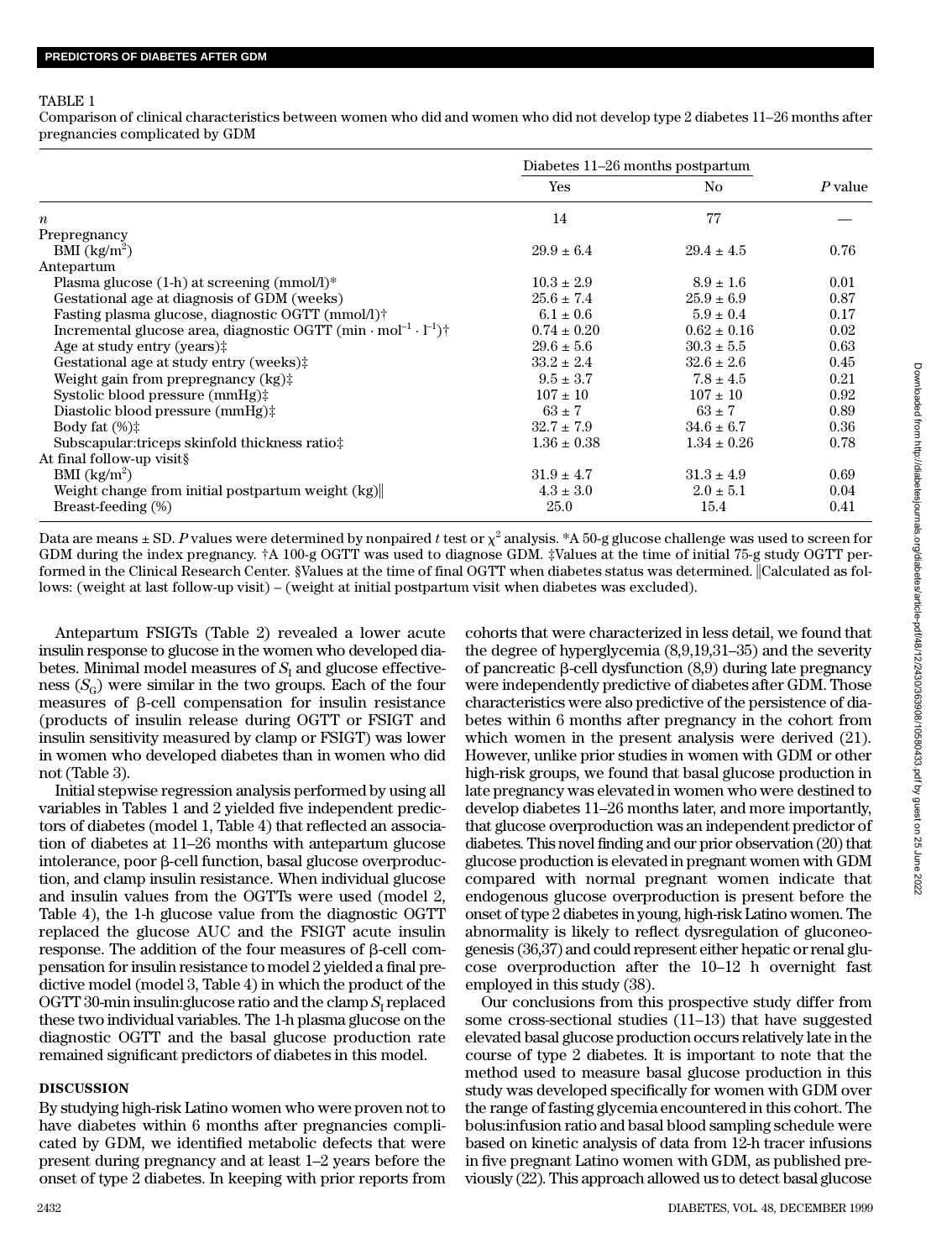

**FIG. 1. Plasma glucose (***A***) and insulin (***B***) concentrations during the third trimester of pregnancy in women with GDM who did or did not develop** diabetes 11–26 months after the index pregnancy. Inserts depict total glucose area (A) and incremental plasma insulin:glucose ratio at 30 min<br>(B) during OGTTs. \*P 0.05, \*\*P 0.02 between groups. Diabetes 11–26 months ://diabete

production that was elevated an average of 7.9% in prediabetic women. This increase was approximately the same magnitude as their increase in fasting glucose on the day of clamps (7.2%), when the duration of fasting was carefully controlled in all subjects. Because the duration of fasting alters glucose concentrations in late pregnancy (39,40), the basal data from

the clamps provided the most reliable measures of fasting glycemia for comparison among women in the cohort. Analysis of those data revealed a direct correlation between basal<sup>5</sup> glucose concentrations and basal glucose production rates despite the relatively narrow range of fasting glycemia in the cohort (4.4–6.9 mmol/l). These findings, combined with the Downloaded from http://diabetesjournals.org/diabetes/article-pdf/48/12/2430/363908/10580433.pdf by guest on 25 June 2022

### TABLE 2

Comparison of glucose clamp and FSIGT results between women who did and women who did not develop type 2 diabetes 11–26 months after pregnancies complicated by GDM

|                                                                                                      | Diabetes 11–26 months postpartum |                   |         |
|------------------------------------------------------------------------------------------------------|----------------------------------|-------------------|---------|
|                                                                                                      | Yes                              | No.               | P value |
| $\boldsymbol{n}$                                                                                     | 14                               | 77                |         |
| Hyperinsulinemic-euglycemic clamp                                                                    |                                  |                   |         |
| Basal                                                                                                |                                  |                   |         |
| Plasma glucose (mmol/l)                                                                              | $5.8 \pm 0.7$                    | $5.4 \pm 0.4$     | 0.008   |
| Plasma insulin (pmol/l)                                                                              | $165.6 \pm 61.2$                 | $150.6 \pm 105$   | 0.21    |
| Plasma C-peptide (ng/ml)                                                                             | $2.37 \pm 0.39$                  | $2.27 \pm 0.50$   | 0.48    |
| Plasma glucagon (pg/ml)                                                                              | $38.4 \pm 6.0$                   | $35.5 \pm 9.6$    | 0.32    |
| Plasma FFAs (µmol/l)                                                                                 | $417 \pm 119$                    | $453 \pm 119$     | 0.31    |
| Glucose production (mmol $\cdot$ min <sup>-1</sup> $\cdot$ m <sup>-2</sup> )                         | $0.534 \pm 0.077$                | $0.495 \pm 0.070$ | 0.06    |
| Glucose clearance $(ml \cdot min^{-1} \cdot m^{-2})$                                                 | $.98 \pm 12$                     | $.97 \pm 12$      | 0.74    |
| Steady state                                                                                         |                                  |                   |         |
| Plasma glucose (mmol/l)                                                                              | $4.9 \pm 0.2$                    | $4.8 \pm 0.1$     | 0.40    |
| Plasma insulin (pmol/l)                                                                              | $636 \pm 132$                    | $606 \pm 156$     | 0.40    |
| FFAs (umol/l)                                                                                        | $202 \pm 98$                     | $174 \pm 70$      | 0.21    |
| Glucose production (mmol $\cdot$ min <sup>-1</sup> $\cdot$ m <sup>-2</sup> )                         | $0.187 \pm 0.098$                | $0.165 \pm 0.065$ | 0.43    |
| Glucose clearance $(ml \cdot min^{-1} \cdot m^{-2})$                                                 | $156 \pm 30$                     | $163 \pm 30$      | 0.42    |
| $S_{I}$ (mmol $\cdot$ min <sup>-1</sup> $\cdot$ m <sup>-2</sup> per µU/ml $\times$ 10 <sup>3</sup> ) | $7.13 \pm 3.42$                  | $8.04 \pm 2.71$   | 0.20    |
| <b>FSIGT</b>                                                                                         |                                  |                   |         |
| Acute insulin response $(mmol \cdot l^{-1} \cdot min^{-1})^*$                                        | $3,030 \pm 2,502$                | $6,702 \pm 7,752$ | 0.0002  |
| Minimal model $S_{I}$ (min <sup>-1</sup> per $\mu U/ml \times 10^{4}$ ) <sup>+</sup>                 | $0.51 \pm 0.46$                  | $0.62 \pm 0.45$   | 0.29    |
| Minimal model $S_G$ (min <sup>-1</sup> $\times$ 10 <sup>2</sup> ) $\ddagger$                         | $1.92 \pm 0.45$                  | $2.01 \pm 0.44$   | 0.49    |

Data are means ± SD. *P* values were determined by nonpaired *t* test. Basal values are the means of data collected during the last 90 min of the 3-h basal tracer infusion period. Steady-state values are the means of data collected during the final 30 min of the 3-h euglycemic insulin infusion period. Clamp *S*<sub>I</sub> was calculated as follows: (steady-state glucose infusion rate)/(steady-state plasma insulin – basal plasma insulin). \*Incremental plasma insulin area during the first 10 min after glucose injection. †The change in glucose fractional disappearance rate due to increase in plasma insulin above basal. ‡The glucose fractional disappearance rate at basal plasma insulin.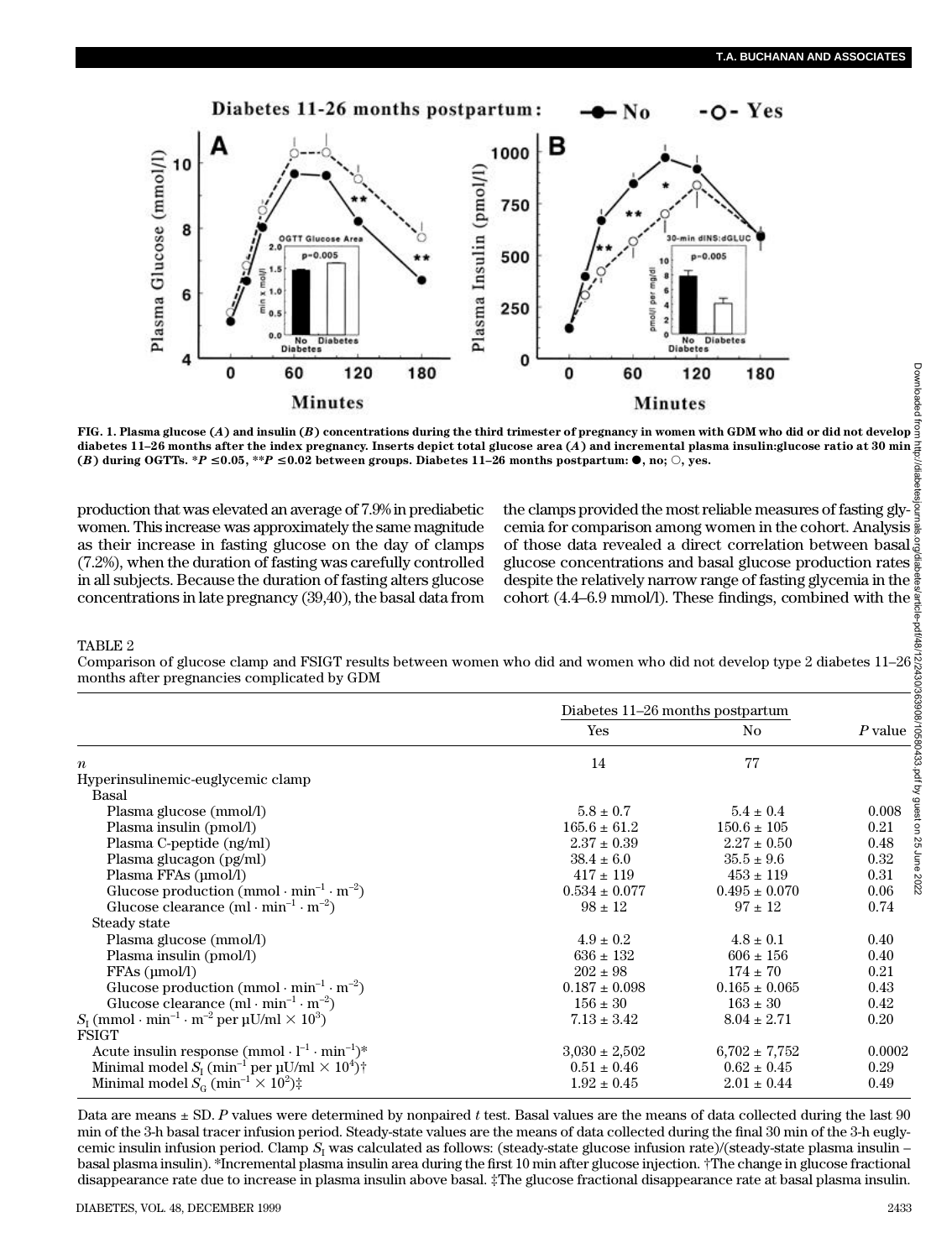#### TABLE 3

Comparison of measures of  $\beta$ -cell compensation for insulin resistance between groups that did and did not develop diabetes 11–26 months after pregnancies complicated by GDM

| Compensation index    |   |                                           |                   | Diabetes 11–26 months postpartum |           |
|-----------------------|---|-------------------------------------------|-------------------|----------------------------------|-----------|
| Insulin sensitivity   | × | <b>B-Cell function</b>                    | Yes               | Nο                               | $P$ value |
| $\boldsymbol{n}$      |   |                                           | 14                | 77                               |           |
| Clamp $S_{I}$         | X | OGTT 30-min incremental insulin: glucose* | $5.3 \pm 3.4$     | $12.9 \pm 10.2$                  | 0.0004    |
| Minimal model $S_{I}$ | X | OGTT 30-min incremental insulin: glucose  | $0.42 \pm 0.038$  | $0.88 \pm 0.65$                  | 0.005     |
| Clamp $S_{I}$         | × | FSIGT first-phase insulin                 | $3,463 \pm 3,441$ | $8,630 \pm 10,062$               | 0.0001    |
| Minimal model $S_{I}$ | X | FSIGT first-phase insulin                 | $286 \pm 353$     | $560 \pm 386$                    | 0.001     |

Data are means  $\pm$  SD. The compensation index is the product of insulin sensitivity  $\times$  insulin secretion, as described by Bergman (28). *P* values were determined by nonpaired *t* test. See Table 2 for an explanation of clamp  $S<sub>1</sub>$ , minimal model  $S<sub>1</sub>$ , and FSIGT firstphase insulin. \*Calculated from the 75-g study OGTT as follows: (30-min plasma insulin – basal plasma insulin)/(30-min plasma glu- $\cos$ e – basal plasma glucose)  $\times$  10<sup>3</sup>.

marked similarity of basal plasma glucose clearance among women who did and did not develop diabetes, indicate that elevated basal glucose production contributed to the mildly elevated fasting glucose levels in the prediabetic group. Gerich (13) and Fery (14) made analogous observations in people with mild type 2 diabetes. Our findings expand those prior observations by demonstrating that elevated glucose production actually preceded the development of type 2 diabetes. Thus, we conclude that dysregulation of glucose production is an early defect in the pathogenesis of type 2 diabetes. This concept is supported by the report of Osei (41) that elevated glucose production is present in nondiabetic relatives of people with type 2 diabetes.

The mechanisms responsible for elevated basal glucose production in prediabetic women are not clear from this study. The women had basal insulin and C-peptide concentrations similar to those of women who did not develop diabetes. Thus, elevated glucose production in the former group was not due to poor pancreatic  $\beta$ -cell function, in contrast to the postprandial glucose overproduction reported by Mitrakou et al. (42) in nonpregnant people with impaired glucose tolerance. Rather, the prediabetic women in the present study appeared to have resistance to insulin's effects on glucose production under basal conditions. The resistance was not explained by intergroup differences in basal glucagon or circulating FFA concentrations (43–45). In fact, basal FFA concentrations were not correlated with basal glucose production rates in the cohort (*r* =  $-0.08$ ,  $P = 0.44$ ). Primary genetic differences in hepatic or renal glucoregulation, differences in circulating gluconeogenic substrate supplies (e.g., fatty acid flux), and differences in neurohormonal regulation of glucose production remain possible but untested explanations.

In contrast to basal glucose production, suppression of glucose production during antepartum clamps was not signi-

## TABLE 4

Independent predictors of diabetes 11–26 months after pregnancies complicated by GDM

|                                           | P value | Unadjusted RR<br>$(95\% \text{ CI})^*$ | <b>Adjusted RR</b><br>$(95\% \text{ CI})\dagger$ |
|-------------------------------------------|---------|----------------------------------------|--------------------------------------------------|
|                                           |         |                                        |                                                  |
| Model 1 ( $\chi^2$ = 27.24)               |         |                                        |                                                  |
| Incremental glucose area, diagnostic OGTT | 0.009   | $7.7(1.5-38.6)$                        | $15.0(1.1-207.9)$                                |
| FSIGT acute insulin response              | 0.02    | $0.08(0.009 - 0.7)$                    | $0.08(0.005-1.0)$                                |
| OGTT 30-min incremental insulin: glucose  | 0.03    | $0.09(0.01-0.8)$                       | $0.10(0.005 - 2.2)$                              |
| Basal glucose production rate             | 0.05    | $3.4(0.6-18.1)$                        | $7.0(0.8-63.1)$                                  |
| Clamp $S_{I}$                             | 0.06    | $0.4(0.1-1.7)$                         | $0.15(0.02-1.2)$                                 |
| Model 2 ( $\chi^2$ = 30.09)               |         |                                        |                                                  |
| 1-h plasma glucose, diagnostic OGTT       | 0.004   | $13.8(1.6-116.3)$                      | $22.0(1.5-328.5)$                                |
| OGTT 30-min incremental insulin: glucose  | 0.01    | $0.09(0.01-0.8)$                       | $0.08(0.005-1.1)$                                |
| Basal glucose production rate             | 0.04    | $3.4(0.6-18.1)$                        | $6.8(0.70 - 65.5)$                               |
| Clamp $S_{I}$                             | 0.06    | $0.4(0.1-1.7)$                         | $0.18(0.03-1.2)$                                 |
| Model 3 ( $\chi^2$ = 29.32)               |         |                                        |                                                  |
| 1-h plasma glucose, diagnostic OGTT       | 0.003   | $13.8(1.6-116.3)$                      | $15.2(1.4 - 166.3)$                              |
| <b>B-Cell compensation index</b>          | 0.009   | $0.06(0.007-0.5)$                      | $0.09(0.009 - 0.9)$                              |
| Basal glucose production rate             | 0.04    | $3.4(0.6-18.1)$                        | $5.3(0.63-44.4)$                                 |

Independent predictors were identified by logistic regression analyses, as described in RESEARCH DESIGN AND METHODS. Model 1 stepwise regression used variables listed in Tables 1 and 2. Model 2 evaluated the impact of individual OGTT glucose and insulin values on model 1. Model 3 evaluated the impact of four measures of pancreatic  $\beta$ -cell compensation for insulin resistance (products of insulin sensitivity and insulin secretion from OGTT, FSIGT, and glucose clamp) on model 2. \*Highest versus lowest tertile of variable based on univariate analysis. †Highest versus lowest tertile for each variable, adjusted for other variables in model. P values are based on analysis of continuous variables, adjusted for other variable in the model. See Table 2 for an explanation of clamp  $S_1$ and  $\beta$ -cell compensation index.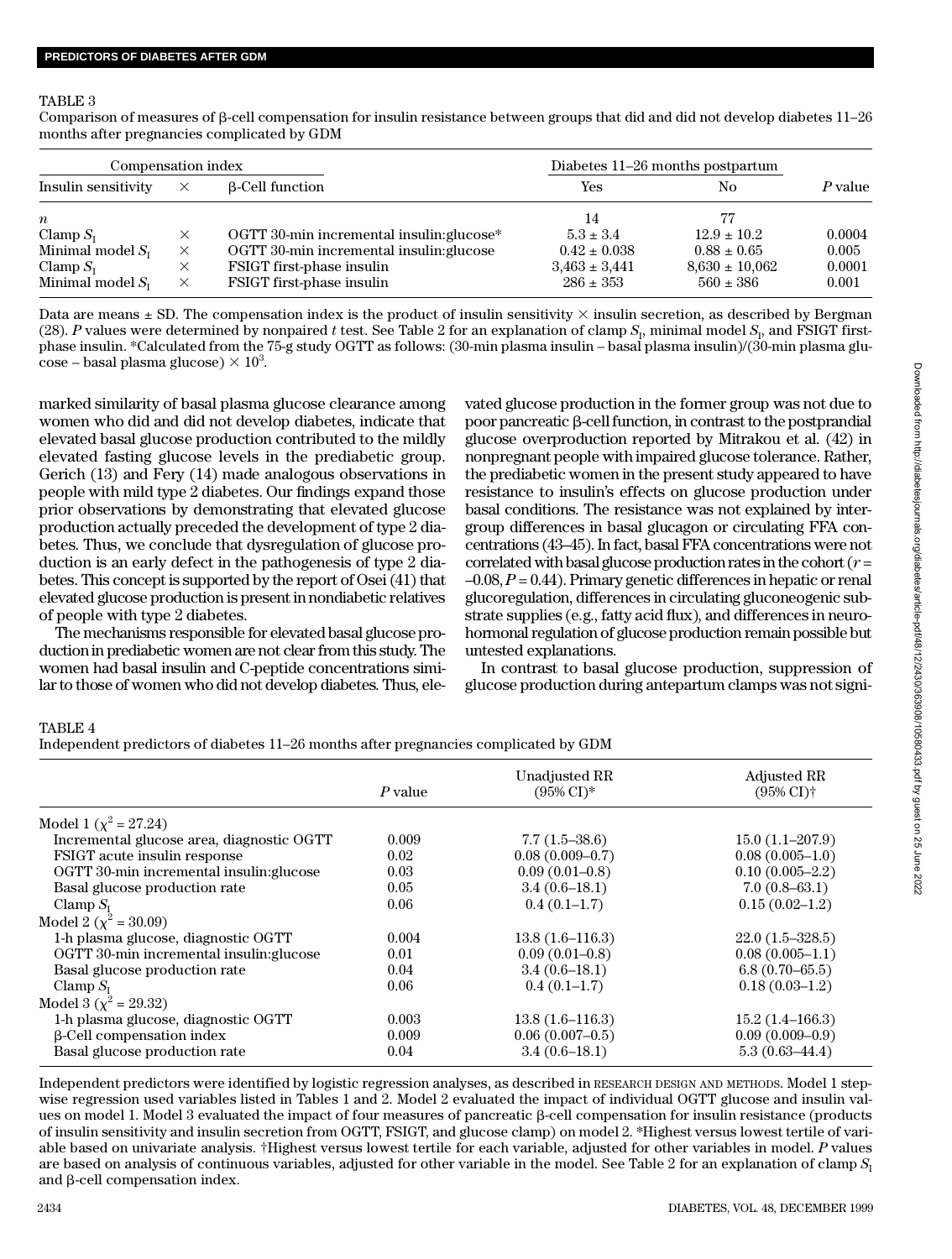ficantly different between groups that did and did not develop diabetes. Because plasma insulin concentrations achieved during clamps were in the high physiologic range, we cannot exclude the possibility of hepatic resistance to lower but suprabasal insulin concentrations.

As has been reported previously (8,9,21), we observed that poor insulin responses to glucose during the third trimester were predictive of diabetes after pregnancies complicated by GDM. Responses to both oral and intravenous glucose were associated with diabetes (model 1), although only the response to oral glucose was independently predictive of diabetes when the 1-h glucose value from the antepartum diagnostic OGTT entered the model (model 2). The consistent finding that b-cell dysfunction during pregnancy is an independent predictor of diabetes after GDM highlights the importance of a pancreatic  $\beta$ -cell defect early in the pathogenesis of type 2 diabetes (5,6). Our findings also shed some light on the nature of the  $\beta$ -cell defect. When measures of insulin sensitivity and secretion were analyzed separately (models 1 and 2), poor b-cell function was a clear risk factor for diabetes, and insulin resistance measured by the clamp was important as well. When products of insulin sensitivity and secretion were included as measures of  $\beta$ -cell compensation for insulin resistance (model 3), a low  $\beta$ -cell compensation index replaced the separate measures of insulin secretion and sensitivity as an independent predictor of diabetes. This finding highlights the importance of assessing  $\beta$ -cell function in relation to ambient insulin sensitivity (28). Moreover, in light of previous reports that insulin-resistant conditions such as weight gain (8,46) and additional pregnancies (46,47) increase the risk of diabetes after GDM, our findings support the concept that GDM identifies women with a pancreatic  $\beta$ -cell defect that is characterized by maladaptation to insulin resistance.

The strongest single predictor of diabetes in all models was postchallenge hyperglycemia, a consistent finding in other studies of diabetes after GDM (8,9,19,21,31–35). It is not surprising that glucose intolerance during pregnancy predicted diabetes 1–2 years later, since the diagnosis of diabetes after pregnancy was based on OGTT 2-h glucose values in 9 of the 14 diabetic women. It was somewhat surprising that none of the major determinants of glucose tolerance ( $\beta$ -cell function, peripheral and hepatic insulin sensitivity, glucose effectiveness) proved to be superior to the 1-h glucose concentration at the diagnostic OGTT in predicting diabetes. This observation suggests that other factors or a combination of determinants of glucose tolerance were operative in the prediabetic members of our cohort. For example, nutritional factors operative at the time of diagnosis of GDM may have contributed to high 1-h glucose values in women who then improved their eating habits during pregnancy but reverted to their prediagnosis habits after delivery. Alternatively, the precision of glucose measurements may have been greater than that of the other measures, providing a stronger statistical association with diabetes despite important pathophysiologic impact of the more mechanistic factors. Whatever the explanation, the strong association between glucose tolerance at diagnosis of GDM and the risk of diabetes 11–26 months after delivery has important clinical implications, since plasma glucose concentrations during OGTTs are readily available to care providers.

In summary, we identified postchallenge hyperglycemia, poor  $\beta$ -cell compensation for insulin resistance, and elevated basal glucose production during pregnancy as independent predictors of type 2 diabetes between 11 and 26 months after delivery in women with GDM. Our findings indicate that a defect in the regulation of endogenous glucose production precedes the development of diabetes in very-high-risk young women, although we did not test whether this defect was specific to pregnancy or persisted after delivery. Our observations provide a rationale for targeting glucose overproduction, along with insulin resistance that may contribute to  $\beta$ -cell dysfunction (46–48), when developing strategies for prevention of diabetes after GDM.

#### **ACKNOWLEDGMENTS**

This work was supported by grants R01-DK-46374 and P<sub>30</sub>-DK 17047 from the National Institute of Diabetes and Digestive and Kidney Diseases, National Institutes of Health (NIH); grants M01-RR-43 and M01-RR-00425 from the General  $\frac{5}{8}$ Clinical Research Center Branch of the National Center for  $\frac{8}{9}$ Research Resources, NIH; and a grant from the Medical  $\frac{3}{5}$ Research Service of the Department of Veterans Affairs.

We thank Isabel Nader, Norma Chavez, and Maria Victor for  $\bar{\bar{\mathbb{S}}}$ their help in recruiting patients: Susie Nakao and the nurses  $\frac{8}{9}$ of the General Clinical Research Center for their help in conducting the metabolic studies; Justo Diaz, Mike Salce, and Lilit Zeberians for their technical assistance; and Dr. Jerry Palmer  $\frac{3}{8}$ for measurement of plasma islet cell antibody titers. Downloaded from http://diabetesjournals.org/diabetes/article-pdf/48/12/2430/363908/10580433.pdf by guest on 25 June 2022

#### **R E F E R E N C E S**

- 1 . DeFronzo RA, Bonadonna RC, Ferrannini E: The pathogenesis of NIDDM: a balanced overview. *Diabetes Care* 15:318–368, 1992
- 2 . Beck-Neilsen H, Groop LC: Metabolic and genetic characterization of pre-diabetic states: sequence of events leading to non-insulin-dependent diabetes mellitus. *J Clin Invest* 94:1714–1721, 1994
- 3. Kruszynska YT, Olefsky JM: Cellular and molecular mechanisms of non- $\frac{2}{\infty}$ insulin-dependent diabetes mellitus. *J Invest Med* 44:413–428, 1996
- 4 . Martin BC, Warram JH, Krolweski AS, Bergman RN, Soeldner JS, Kahn CR: Role of glucose and insulin resistance in the development of type 2 diabetes mellitus: results of a 25-year follow-up study. *Lancet* 340:925–929, 1992
- 5 . Lillioja S, Mott DM, Spraul M, Ferraro R, Foley JE, Ravussin E, Knowler W, Bennett PH, Bogardus C: Insulin resistance and insulin secretory dysfunction as precursors of non-insulin-dependent diabetes mellitus. *N Engl J Med* 329:1988–1992, 1992
- 6 . Haffner SM, Miettinen H, Gaskill SP, Stern MP: Decreased insulin secretion and increased insulin resistance are independently related to the 7-year risk of NIDDM in Mexican Americans. *Diabetes* 44:1386-1391, 1995
- 7 . Saad MF, Knowler WC, Pettitt DJ, Nelson RG, Mott DM, Bennett PH: The natural history of impaired glucose tolerance in Pima Indians. *N Engl J Med* 319:1500–1505, 1988
- 8. Metzger BE, Cho NH, Roston SM, Rodvany R: Prepregnancy weight and  $\stackrel{\infty}{\bowtie}$ antepartum insulin secretion predict glucose tolerance five years after gestational diabetes mellitus. *Diabetes Care* 16:1598–1605, 1993
- 9 . Damm P, Kuhl C, Bertelsen A, Molsted-Pedersen L: Predictive factors for the development of diabetes in women with previous gestational diabetes mellitus. *Am J Obstet Gynecol* 167:607–616, 1992
- 1 0 . DeFronzo RA, Ferrannini E, Simonson DC: Fasting hyperglycemia in noninsulin-dependent diabetes mellitus: contributions of excessive hepatic glucose production and impaired tissue glucose uptake. *Metabolism* 38:387-395, 1989
- 1 1 . Jeng CY, Sheu WH, Fuh MM, Chen YD, Reaven GM: Relationship between hepatic glucose production and fasting plasma glucose concentration in patients with NIDDM. *Diabetes* 43:1440-1444, 1994
- 12. Beck-Neilsen H, Hother-Neilsen O, Vaag A, Alford F: Pathogenesis of type 2 (non-insulin-dependent) diabetes mellitus: the role of skeletal muscle glucose uptake and hepatic glucose production in the development of hyperglycemia. *D i a b e t o l o g i a* 37:217–221, 1994
- 13. Gerich JE: Is muscle the major site of insulin resistance in type 2 (non-insulindependent) diabetes mellitus? *Diabetologia* 34:607–610, 1991
- 1 4 . Fery F: Role of hepatic glucose production and glucose uptake in the pathogenesis of fasting hyperglycemia in type 2 diabetes: normalization of glucose